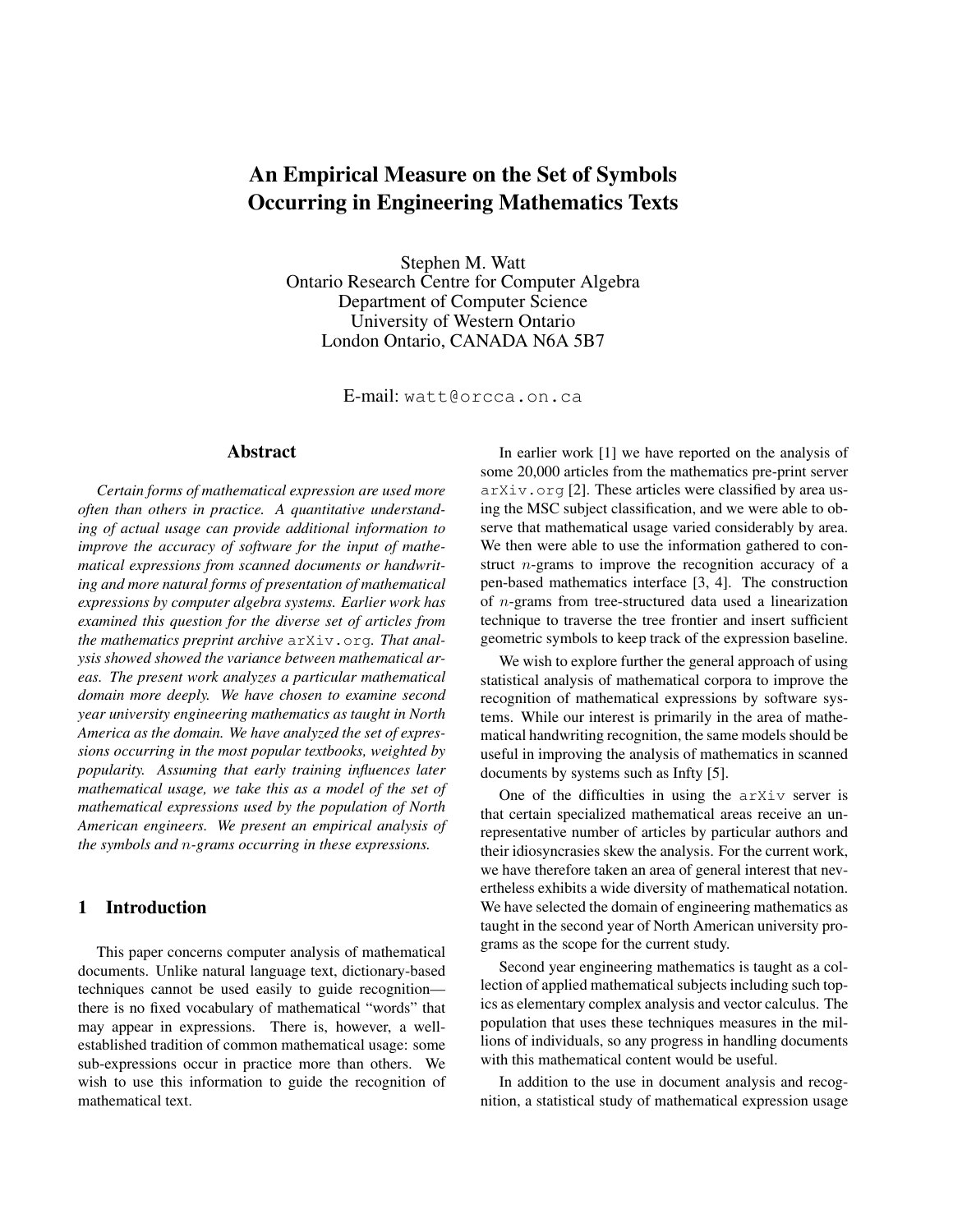can be of interest in other areas. In particular, we would suggest that computer algebra systems could make use of information about what are the preferred forms in practice in order to present their output in the most desirable way.

Earlier work on optical character recognition for typeset mathematical documents touches upon aspects of the current paper. One study [6] considered a collection of 30 English works on pure mathematics and analyzed the scanned images for visual properties of the mathematical characters, such as whether they were touching or abnormal in shape. Another study [7] analyzed a database of 400 document images and noted that expression symbols differed from normal text, that a set of 12 two-dimensional layout structures were used and that the top 150  $n$ -grams or so were highly representative of the subject categories. The present article does not consider at all the printed appearance of the mathematical text. Instead we take the document source text (ground truth) as given and analyze the symbol and ngram frequences that occur.

The paper is organized as follows: Section 2 presents the problem we study in more detail. Section 3 outlines the methodology we have used to collect and analyze our data. Section 4 presents our first results. Section 5 discusses future work and presents our conclusions.

### 2 The Problem

We are interested in analyzing documents that use engineering mathematics as presented in the second year of the North American university education. Such documents would include engineering documents in professional practice, mathematical textbooks, student assignments and hand-written mathematics by both students and practicing professionals.

While elementary engineering mathematics includes a broad range of activity, the range of mathematical notation used is limited, at least when compared to range of notations for mathematics as a whole. We make the assumption that the notations used in practice will follow to a large those that the practitioners learned while students.

Under this assumption, we are ultimately studying the set of expressions occurring in the collection of textbooks used to teach second year engineering students. We may model the population of expressions used in practice by analyzing the individual textbooks and weighting them by their popularity.

The problem we wish to study is the statistics of the space of mathematical expressions that occur in these texts, with a suitable weighting.

| Rank | Author    | Reference | Demand | <b>Adoptions</b> |
|------|-----------|-----------|--------|------------------|
|      | Kreyszig  | [8]       | 72%    | 67%              |
| 2    | Greenberg | [9]       | 13%    | 14%              |
| 3    | O'Neil    | [10]      | 7%     | 8%               |
| 4    | Jeffrey   | [11]      | 5%     | 5%               |
| 5    | Harman    | [12]      | 2%     | 3%               |
| 6    | Zill      | [13]      | $1\%$  | $1\%$            |
| 7    | Potter    | [14]      | $1\%$  | $1\%$            |
| 8    | Wylie     | [15]      | $0\%$  | $1\%$            |

(Source 353 adoptions reported in TDIS.)

#### **Table 1. Second year engineering texts**

|  |  |  | <b>First Order ODEs</b> |  |
|--|--|--|-------------------------|--|
|--|--|--|-------------------------|--|

- 2 Second-Order Linear ODEs
- 3 Higher Order Linear ODEs<br>4 Systems of ODEs Phase Pla
- 4 Systems of ODEs Phase Plane Qualitative Methods<br>5 Series Solutions of ODEs Special Functions
- Series Solutions of ODEs Special Functions
- 6 Laplace Transforms
- 7 Linear Algebra—Matrices,Vectors,Determinants,Lin.Systems
- 8 Linear Algebra—Matrix Eigenvalue Problems
- 9 Vector Differential Calculus—Grad Div Curl
- 10 Vector Integral Calculus—Integral Theorems<br>11 Fourier Series Integrals and Transforms
- 
- 11 Fourier Series Integrals and Transforms<br>12 Partial Differential Equations PDEs
- 12 Partial Differential Equations PDEs<br>13 Complex Numbers and Functions Complex Numbers and Functions
- 
- 14 Complex Integration<br>15 Power Series Taylor
- 15 Power Series Taylor Series<br>16 Laurent Series Residue Inte Laurent Series Residue Integration
- 17 Conformal Mapping<br>18 Complex Analysis are
- 18 Complex Analysis and Potential Theory<br>19 Numerics in General
- Numerics in General
- 20 Numeric Linear Algebra<br>21 Numerics for ODEs and
- 21 Numerics for ODEs and PDEs<br>22 Inconstrained Ontimization Li
- Unconstrained Optimization Linear Programming
- 23 Graphs Combinatorial Optimization<br>24 Data Analysis Probability Theory
- Data Analysis Probability Theory
- 25 Mathematical Statistics

#### **Table 2. Kreyszig table of contents**

## 3 Methodology

Corpus Selection The first step in our approach was to identify the most popular textbooks in the area of second year engineering mathematics. Table 1 shows the US college and university bookstore sales for spring for 2006 to fall 2006. From this we see that three titles account for about 90% of the textbook use. We therefore build our model based on these three titles. The subjects covered in these three texts are shown in Tables 2, 3 and 4.

T<sub>E</sub>X Sources For each of the three textbooks, we obtained TEX sources for all the mathematical expressions, and then constructed MathML from the T<sub>E</sub>X.

For the texts by Greenberg and O'Neil the author and publisher (respectively) were highly cooperative and provided the TEX sources directly. The sources for the text by O'Neil corresponded to the published version in use today. The sources for the text by Greenberg had somewhat diverged from the published text but not so much as to materially affect the analysis in our opinion.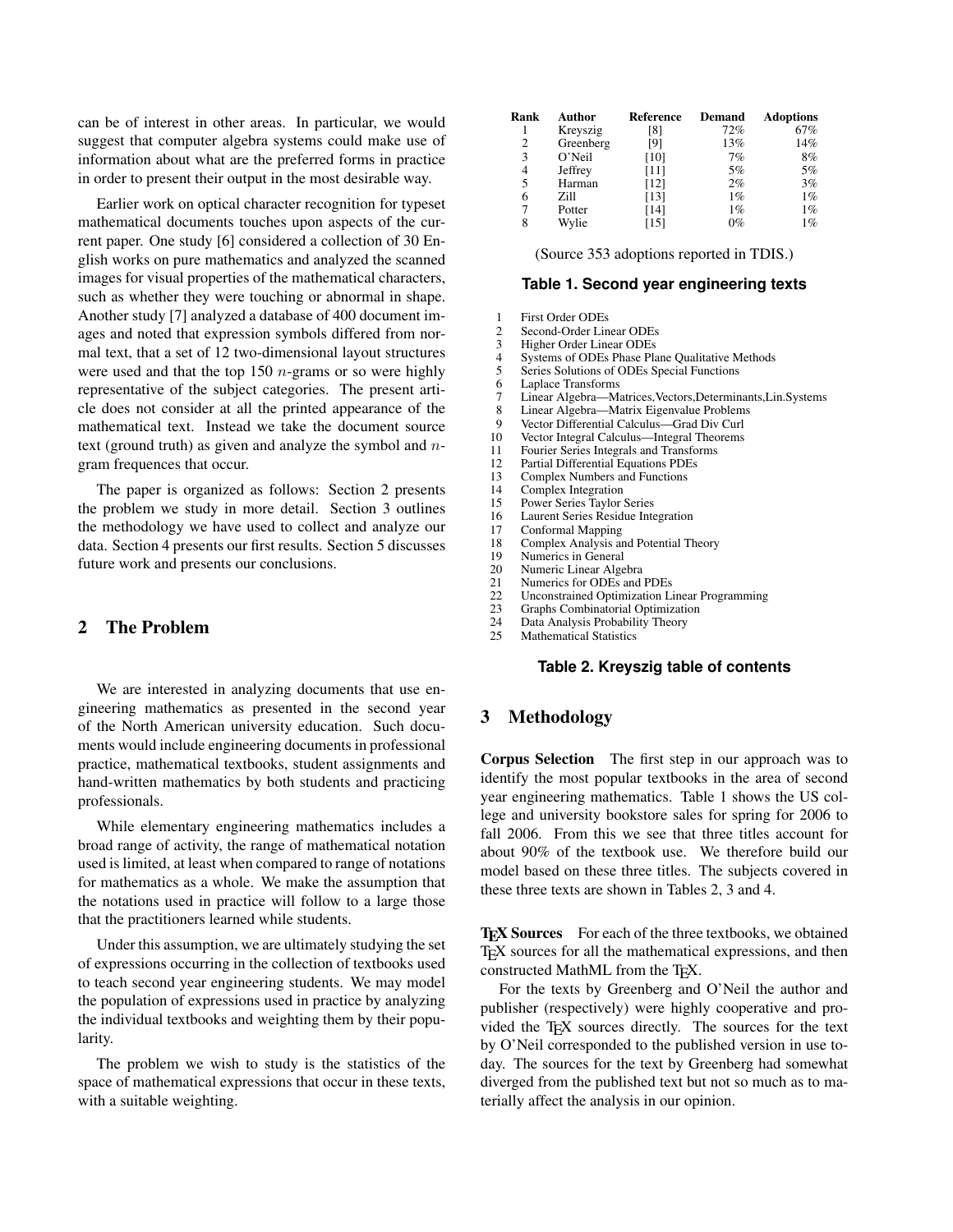- 1 Introduction to Differential Equations<br>2 Equations of First Order
- 2 Equations of First Order<br>3 Linear Differential Equa
- 3 Linear Differential Equations of Second Order and Higher
- 4 Power Series Solutions<br>5 Laplace Transform
- Laplace Transform
- 6 Quantitative Methods—Numerical Solution of DEs
- 7 Qualitative Methods—Phase Plane and Nonlinear DEs
- 8 Systems of Linear Algebraic Equations—Gauss Elimination
- 9 Vector Space<br>10 Matrices and
- Matrices and Linear Equations
- 11 The Eigenvalue Problem<br>12 Extension to Complex Ca
- 12 Extension to Complex Case<br>13 Differential Calculus of Fun
- 13 Differential Calculus of Functions of Several Variables
- 14 Vectors in 3-Space<br>15 Curves Surfaces an
- 15 Curves Surfaces and Volumes<br>16 Scalar and Vector Field Theor
- Scalar and Vector Field Theory
- 17 Fourier Series Integral Transform
- 18 Diffusion Equation<br>19 Wave Equation
- Wave Equation
- 20 Laplace Equation<br>21 Functions of a Co
- 21 Functions of a Complex Variable<br>22 Conformal Mapping
- 22 Conformal Mapping<br>23 The Complex Integra
- 23 The Complex Integral Calculus<br>24 Taylor Laurent Series Residue Taylor Laurent Series Residue Theorem

#### **Table 3. Greenberg table of contents**

- 1 ODEs—First Order Differential Equations
- 2 ODEs—Second Order Differential Equations<br>3 ODEs—The Laplace Transform
- 3 ODEs—The Laplace Transform<br>4 ODEs—Series Solutions
- 4 ODEs—Series Solutions
- 5 ODEs—Numerical Approximation of Solutions<br>6 Vectors and Linear Algebra—Vectors and Vecto
- 6 Vectors and Linear Algebra—Vectors and Vector Spaces<br>7 Vectors and Linear Algebra—Matrices and Systems of I Vectors and Linear Algebra—Matrices and Systems of Linear
- Equations
- 8 Vectors and Linear Algebra—Determinants<br>9 Vectors and Linear Algebra—Eigenvalues D
- Vectors and Linear Algebra—Eigenvalues Diagonalization and Special Matrices
- 10 Systems of Linear Differential Equations<br>11 Oualitative Methods and Systems of No
- Qualitative Methods and Systems of Nonlinear Differential Equations
- 12 Vector Analysis—Vector Differential Calculus<br>13 Vector Analysis—Vector Integral Calculus
- Vector Analysis—Vector Integral Calculus
- 14 Fourier Series<br>15 The Fourier In
- 15 The Fourier Integral and Fourier Transforms<br>16 Fourier Analysis—Special Functions Orthos 16 Fourier Analysis—Special Functions Orthogonal Expansions
- and Wavelets
- 17 PDEs—The Wave Equation
- 18 PDEs—The Heat Equation<br>19 PDEs—The Potential Equa
- PDEs—The Potential Equation
- 20 Geometry and Arithmetic of Complex Numbers<br>21 Complex Analysis—Complex Functions
- 21 Complex Analysis—Complex Functions<br>22 Complex Analysis—Complex Integration
- 22 Complex Analysis—Complex Integration<br>23 Complex Analysis—Series Representation
- 23 Complex Analysis—Series Representations of Functions<br>24 Complex Analysis—Singularities and The Residue Theor
- 24 Complex Analysis—Singularities and The Residue Theorem<br>25 Complex Analysis—Conformal Mappings
- Complex Analysis—Conformal Mappings
- 26 Counting and Probability<br>27 Statistics
- **Statistics**

## **Table 4. O'Neil table of contents**

For the text by Kreyszig it was not possible to obtain sources. To obtain the mathematical expressions of the text in electronic form, we first scanned the entire book and used the Infty system to produce  $T_FX$ . In most cases the  $T_FX$ produced had to be edited by hand to correct errors. This was a highly labour intensive activity that spanned several months. In the end we had a T<sub>E</sub>X representation for all the mathematical expressions in the text.

MathML Conversion Naive examination of T<sub>E</sub>X sources does not give the mathematical expressions of a document. This is for two reasons.

The first reason is that typical T<sub>E</sub>X document markup makes use of a number of macro packages, as well as author-defined macros. These macros have to be expanded to reveal the mathematical expression.

The second reason that the T<sub>E</sub>X sources do not give *expressions* directly is that the T<sub>E</sub>X representation of mathematics is not grouped as required. For exammathematics is not grouped as required. ple, most authors would write  $\frac{1}{2}$  + b c $\frac{1}{2}$  rather than  $\begin{bmatrix} 5a + \{b \ c\} \end{bmatrix}$ . While it is true that a coarsening of the TEX layout tree would correspond to a coarsening of the mathematical expression tree, it is still in general necessary to regroup the T<sub>E</sub>X representation.

We used our T<sub>F</sub>X to MathML  $[16]$  converter $[17]$ , described elsewhere [18], to resolve these difficulties, and performed our analysis on the resulting MathML expressions. The benefit of this approach was that the expressions treated were (for the most part) complete, well formed, and grouped appropriately. The difficulty with the approach was that not all the complexities of TEX were handled, and a small number of expressions were incorrectly translated. However, since we are interested in the most frequently occurring expressions, the incomplete handling of infrequently occurring expressions is not, in principle, a problem. The conversion process has been described in more detail elsewhere [1].

Analysis We grouped the chapters of each text into the general categories shown in Table 5 and analyzed the mathematical expressions for each subject/author combination, for each author with subjects combined (as given in the text), and for each subject with authors combined by weight.

In each case, we computed the individual symbol frequencies (normalized to total 1) and  $n$ -gram frequencies for  $n = 2, 3, 4, 5$ . To compute the *n*-grams, we converted the expressions to strings by traversing the frontier of the expression trees in writing order. The resulting strings were over the alphabet of leaf symbols extended by <sub>, </sub>, <sup>, </sup>, <frac/> and <root/>. These symbols captured transitions from the expression baseline to subscripts and superscripts as well as built up fractions and radicals. The  $n$ -grams were then tallied using sliding windows over these strings.

## 4. Results

Single Symbols Table 6 shows the frequencies of the most commonly occurring symbols in the entire set of expressions. These are presented with the absolute symbol count for each author and as a percentage of all symbols, weighted by author. The relative weights used were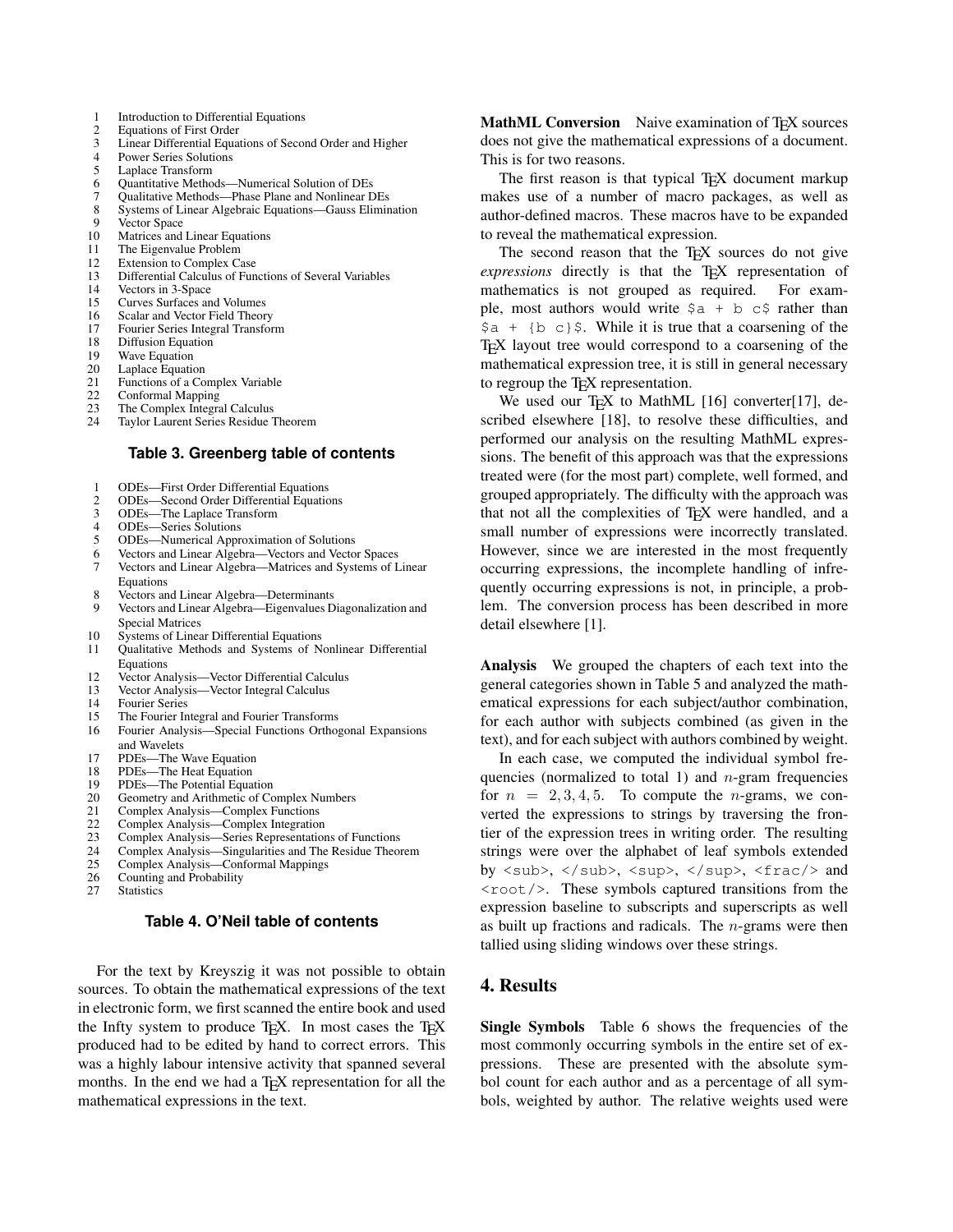- Ordinary Differential Equations (Kreyszig 1-6, Greenberg 1-7, O'Neil 1-5 & 10-11)
- Linear Algebra (Kreyszig 7-8, Greenberg 8-11 & 14, O'Neil 6-9)
- Vector Calculus (Kreyszig 9-10, Greenberg 16, O'Neil 12-13)
- Partial Differential Equations (Kreyszig 12, Greenberg 18-20, O'Neil 17-19
- Fourier Analysis (Kreyszig 11, Greenberg 17, O'Neil 14-16)
- Multivariable Calculus (Greenberg 13&15)
- Complex Analysis (Kreyszig 13-18, Greenberg 12&21-24, O'Neil 20-25)
- Numerical Analysis (Kreyszig 19-21)
- Linear Programming (Kreyszig 22)
- Graph Theory (Kreyszig 23)
- Probability and Statistics (Kreyszig 24-25, O'Neil 26-27)

### **Table 5. Subject Groupings**

72::13::7. We see that the most popular symbols were common among all the authors, although the rank of the symbols varied somewhat from author to author. The total number of mathematical symbols occurring in the texts were (368 267 and 467 044 and 391 602, respectively).

Tables 7 and 8 show the most commonly occurring symbols for the second year engineering versions of complex analysis and partial differential equations, respectively. We see that the curve of declining relative frequency of the most popular symbols is similar between the areas, with a few outlying points (such as z being very popular for complex analysis). This same pattern was observed for all subject areas.

The cumulative frequency of symbols is shown in Figure 1 with one curve for each subject and one for the weighted combination. Figure 2 shows the same curves on a log plot, from which it is possible to see that the symbols follow an exponential distribution. Tables 9 and 10 show the most popular 2-grams and 5-grams respectively for the three authors of the selected corpus as well as from two comparison texts [19, 20]. The n-grams have a qualitatively similar declining frequency pattern as the symbols, but this time in a much larger space.

The total number of *n*-grams (for any *n*) was 479 388 for Kreyzig, 562 297 for Greenberg and 477 268 for O'Neil. The total number of *different* bigrams was 5 992 (Kreyszig),



(Each color represents a subject grouping of Table 5.)





(Each color represents a subject grouping of Table 5.)

**Figure 2. Log frequencies**

7 056 (Greenberg) and (5 442) O'Neil. The total number of *different* 5-grams was 140 306 (Kreyszig), 146 507 (Greenberg), 126 232 (O'Neil).

Figure 3 shows the cumulative frequency for all distinct  $n$ -grams occurring in the text by Kreyszig. The highest curve is for  $n = 2$  and they are in order to the lowest curve for  $n = 5$ . We find it remarkable that even though the rank-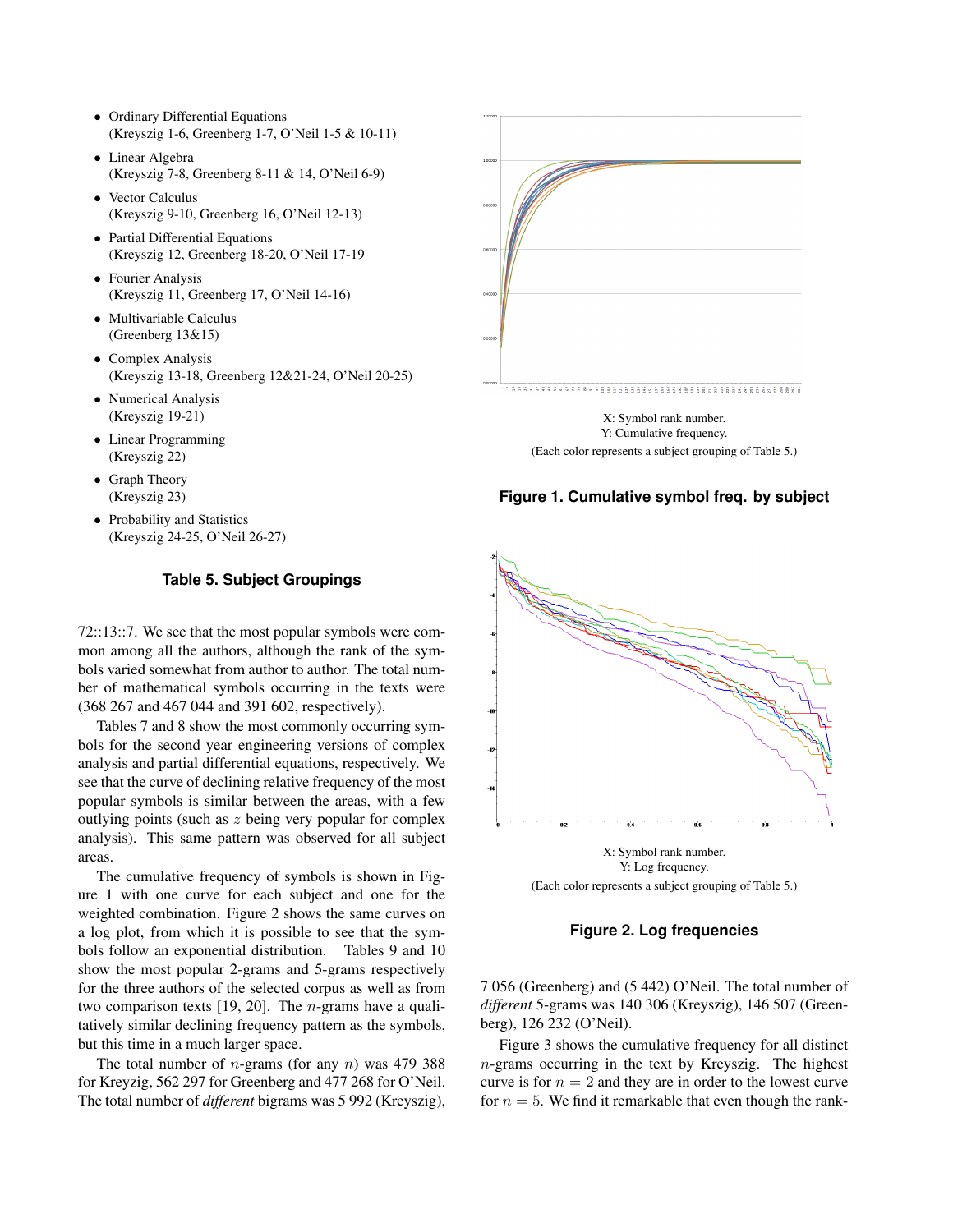

From top to bottom, curves count 2-, 3-, 4- and 5-grams for entire corpus.





**Figure 4. Bigram cumul. frequency per author**

ing of the particular  $n$ -grams is different for the each author, the cumulative  $n$ -gram frequency curves are virtually identical for each author. Figure 4 shows the cumulative frequency of bigrams, ordered by popularity, for the three authors.

## 5 Conclusions

Earlier work had shown that statistical analysis of mathematical research documents could produce  $n$ -grams that improve mathematical handwriting recognition rates for highlevel mathematics.

We have have therefore been motivated to define a more elementary corpus of mathematics that would be more widely applicable and analyze its statistical structure. We have selected second year engineering mathematics as taught in North America as the subject and have analyzed the expressions that occur in the textbooks are adopted in more than 90% of the classes. We are then able to produce statistics weighted by the popularity of the textbooks, thus modeling the set of expressions that are used in practice.

Analyzing the population of symbols and  $n$ -grams that occur in these texts, we are able to determine the most popular symbols and  $n$ -grams by subject. The exponential drop in number of occurrences from the highest ranked symbols and n-grams to the lowest, means that a compact database can contain all of the frequently occurring items. Thus applications, even those for portable devices, could use these statistics to guide their recognition.

Future work will explore how well this performs in practice for elementary engineering mathematics.

#### Acknowledgments

The author would like to thank Michael Greenberg, Peter O'Neil, Prentice-Hall and Thomas-Nelson for the use of their materials. We also thank Robert Lopez and Maplesoft for the use of additional materials. We thank Jeliazko Polihronov for his assistance in gathering the data and Elena Smirnova for her work on the *n*-gram analysis software. This work was supported in part by grants from the Natural Sciences and Engineering Research Council of Canada, Microsoft and Maplesoft.

## References

- [1] Clare M. So and Stephen M. Watt, Determining Empirical Properties of Mathematical Expression Use, pp. 361- 375, Proc. Fourth International Conference on Mathematical Knowledge Management, (MKM 2005), July 15-17 2005, Bremen Germany, Springer Verlag LNCS 3863.
- [2] ArXiv e-Print Archive. http://arxiv.org
- [3] Elena Smirnova and Stephen M. Watt, Combining Prediction and Recognition to Improve On-Line Mathematical Character Recognition (submitted). Available as ORCCA Technical Report TR-06-06. http://www.orcca.on. ca/TechReports/2006/TR-06-06.html
- [4] Elena Smirnova and Stephen M. Watt, A pen-based mathematical environment "Mathink" (submitted). Available as ORCCA Technical Report TR-06-05. http://www.orcca.on.ca/TechReports/ 2006/TR-06-05.html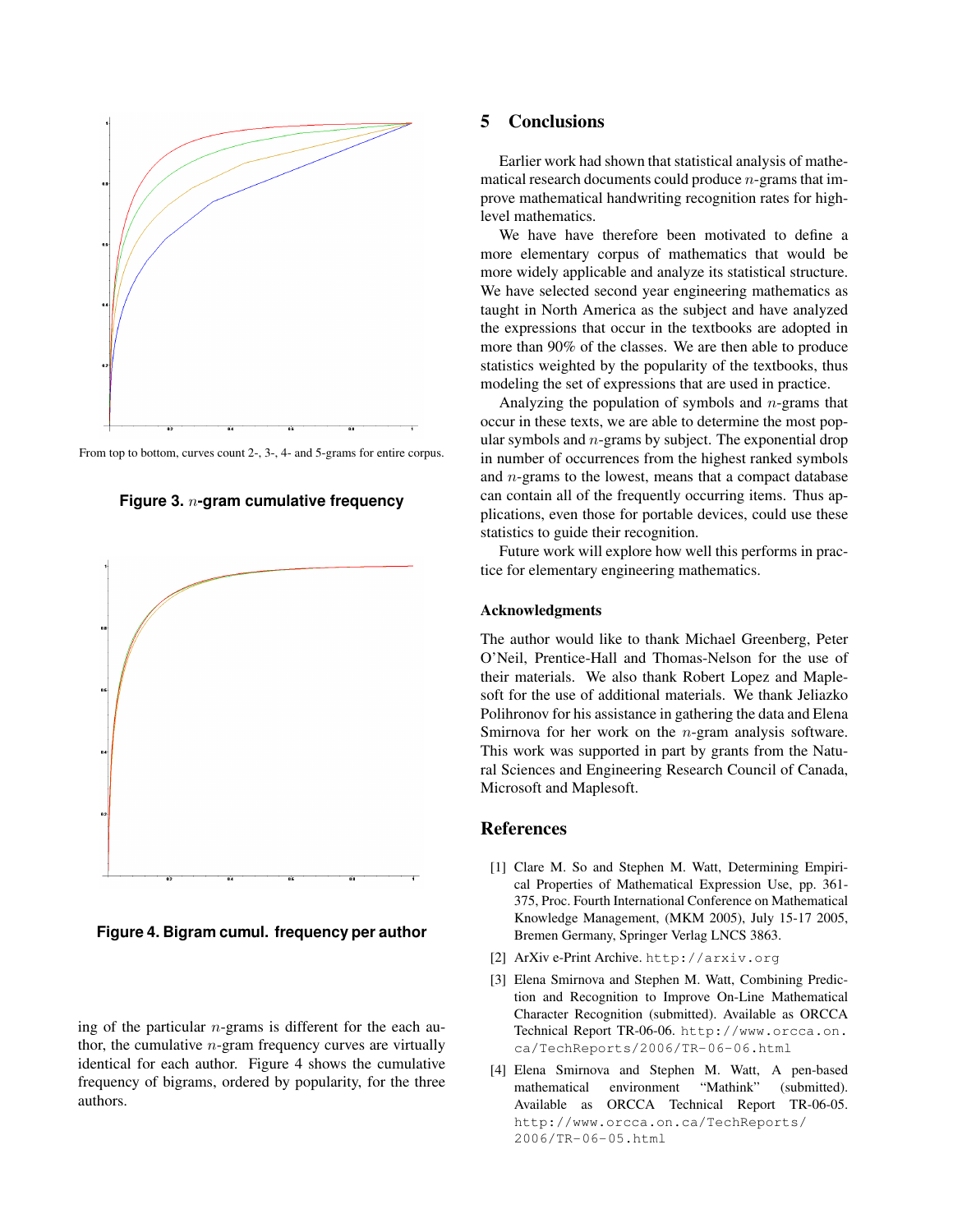- [5] M.Suzuki, F.Tamari, R.Fukuda, S.Uchida, T.Kanahori, Infty—an integrated OCR system for mathematical documents, Proceedings of ACM Symposium on Document Engineering 2003, Grenoble, Ed. C.Vanoirbeek, C.Roisin, E. Munson, 2003, pp.95-104
- [6] S.Uchida, A.Nomura, and M.Suzuki, Quantitative analysis of mathematical documents, International Journal on Document Analysis and Recognition, Vol.7, Issue.4, pp.211-218. (September 2005)
- [7] U.Garain and B.B Chaudhuri, A corpus for OCR research on mathematical expressions, International Journal on Document Analysis and Recognition, Vol.7, Issue.4, pp.241-259. (September 2005)
- [8] Erwin Kreyszig, Advanced Engineering Mathematics,  $8^{th}$ edition, John Wiley & Sons 1999.
- [9] Michael Greenberg, Advanced Engineering Mathematics,  $2^{nd}$  edition, Prentice Hall 1998.
- [10] Peter O'Neil, Advanced Engineering Mathematics,  $5^{th}$  edition, Thomson-Nelson 2003.
- [11] Alan Jeffrey, Advanced Engineering Mathematics,  $2^{nd}$  edition, Academic Press 2002.
- [12] Thomas L. Harman, James Dabney, Norman J. Richert, Advanced Engineering Mathematics with MATLAB,  $2^{nd}$  edition, Thomson-Engineering 2000.
- [13] Dennis G. Zill, Michale R. Cullen, Advanced Engineering Mathematics,  $3^{rd}$  edition, Jones and Bartlett 2006.
- [14] Merle C. Potter, Advanced Engineering Mathematics,  $3^{th}$ edition, Oxford University Press 2005.
- [15] C. Ray Wylie, Advanced Engineering Mathematics,  $6^{th}$  edition, McGraw-Hill 1995.
- [16] David Carlisle, Patrick Ion, Robert Miner, Nico Poppelier, Editors. Mathematical Markup Language (MathML) Version 2.0 (Second Edition). W3C Recommendation. http://www.w3.org/TR/2003/ REC-MathML2-20031021/. October 21, 2003.
- [17] Ontario Research Centre for Computer Algebra. On-line TeX to MathML translator. http://www.orcca.on. ca/MathML/texmml/textomml.html
- [18] Stephen M. Watt. Implicit Mathematical Semantics in Conversion between TEX and MathML, TUGBoat, Vol 23, No 1 (2002)
- [19] R. Lopez, Advanced Engineering Mathematics wtih Maple, Maplesoft 2005.
- [20] J. Weiner, The Mathematics Survival Kit, Maplesoft 2006.

| Symbol                  | Weighted           | <b>Symbol Counts</b> |              |             |  |
|-------------------------|--------------------|----------------------|--------------|-------------|--|
|                         | Freq. $(\%)$       | <b>Kreyszig</b>      | Greenberg    | O'Neil      |  |
| 1                       | 6.16415            | 24519                | 23209        | 20345       |  |
| $\overline{\mathbf{c}}$ | 6.15918            | 24436                | 22613        | 21886       |  |
| $=$                     | 5.89883            | 22906                | 26202        | 19275       |  |
| 0                       | 5.13055            | 20436                | 19623        | 16164       |  |
| $\big($                 | 5.08432            | 18162                | 26262        | 27777       |  |
| j                       | 5.08387            | 18158                | 26257        | 27804       |  |
| $\boldsymbol{x}$        | 4.97402            | 18271                | 28243        | 17918       |  |
|                         | 3.82436            | 14609                | 15625        | 17152       |  |
| $\overline{+}$          | 3.12976            | 11906                | 14648        | 11711       |  |
| $\boldsymbol{y}$        | 2.94812            | 11400                | 13191        | 9996        |  |
| ,                       | 2.53506            | 9796                 | 12571        | 6784        |  |
| $\boldsymbol{n}$        | 2.11526            | 8016                 | 9681         | 8577        |  |
|                         | 1.88590            | 7447                 | 7238         | 6593        |  |
| $rac{z}{\Box}$          | 1.87252            | 7225                 | 7603         | 7706        |  |
|                         | 1.73059            | 6386                 | 7715         | 9163        |  |
| $\boldsymbol{t}$        | 1.71003            | 5771                 | 9800         | 11446       |  |
| $\ddot{\phantom{0}}$    | 1.62134            | 6234                 | 4510         | 10083       |  |
| $\overline{\mathbf{4}}$ | 1.42027            | 5694                 | 4119         | 6097        |  |
| $\int$                  | 1.30925            | 4926                 | 6522         | 4874        |  |
|                         | 1.24019            | 4427                 | 7757         | 4749        |  |
| $\boldsymbol{a}$        | 1.21198            | 4627                 | 6305         | 3390        |  |
| 5                       | 1.14952            | 4771                 | 3030         | 3674        |  |
| $\it i$                 | 0.91795            | 3451                 | 4251         | 3940        |  |
| $\boldsymbol{u}$        | 0.91478            | 3392                 | 5740         | 2121        |  |
| $\boldsymbol{c}$        | 0.89854            | 3638                 | 3096         | 2727        |  |
| $\boldsymbol{s}$        | 0.87843            | 3539                 | 3742         | 1756        |  |
| $_{d}$                  | 0.84576            | 2761                 | 6929         | 3460        |  |
| $\epsilon$              | 0.84518            | 3010                 | 4819         | 4019        |  |
| I                       | 0.81767            | 3270                 | 2962         | 2691        |  |
| $\pi$                   | 0.76648            | 2913                 | 2710         | 4243        |  |
| Τ                       | 0.75086            | 2849                 | 3730         | 2557        |  |
| 6                       | 0.72635            | 2981                 | 1648         | 3088        |  |
| $_{k}$                  | 0.71945            | 2892                 | 2217         | 2807        |  |
|                         | 0.70123            | 2698                 | 3114         | 2558        |  |
| ]<br>[                  | 0.70104            | 2697                 | 3110         | 2565        |  |
| $\boldsymbol{m}$        | 0.64372            | 2712                 | 2033         | 1114        |  |
| 8                       | 0.55862            | 2374                 | 963          | 1977        |  |
| $\boldsymbol{r}$        | 0.55619            | 2008                 | 3348         | 2085        |  |
| b                       | 0.54474            | 2080                 | 2731         | 1678        |  |
| 9                       | 0.49895            | 2144                 | 741          | 1698        |  |
| sin                     | 0.46307            | 1704                 | 2190         | 2310        |  |
| $\boldsymbol{v}$        | 0.45379            | 1679                 | 2863         | 1067        |  |
| j<br>7                  | 0.44919            | 1783                 | 1565         | 1716        |  |
|                         | 0.44045            | 1818                 | 890          | 1930        |  |
| .                       | 0.43961            | 1918                 | 957          | 723         |  |
| $\cos$                  | 0.42582            | 1667                 | 1409         | 1988        |  |
| д                       | 0.41059            | 1363                 | 2621         | 2578        |  |
| C                       | 0.40904            | 1470                 | 2918         | 906         |  |
| А                       | 0.40878            | 1517                 | 2092         | 1660        |  |
| $\,<$                   | 0.39223            | 1334                 | 2919         | 1487        |  |
| $\boldsymbol{p}$        | 0.38261            | 1249                 | 2972         | 1815        |  |
| $\frac{1}{\sqrt{2}}$    | 0.38081            | 1534                 | 1016         | 1693        |  |
|                         | 0.37320            | 1216                 | 2585         | 2276        |  |
|                         | 0.35636            | 1505                 | 985          | 793         |  |
| $\infty$                | 0.34904            | 1093                 | 2796         | 2019        |  |
| А                       | 0.34528            | 1294                 | 1989         | 927         |  |
| F                       | 0.34459            | 1396                 | 1402         | 708         |  |
| L                       | 0.32925            | 1097                 | 2217         | 1848        |  |
| $\lambda$               | 0.31876            | 1210                 | 1817         | 722         |  |
| $_{h}$                  | 0.29846            | 1195                 | 1176         | 822         |  |
| $\theta$                | 0.27871            | 926                  | 2266         | 995         |  |
| $\scriptstyle T$        | 0.27346            | 1078                 | 1282         | 619         |  |
| R<br>$\boldsymbol{P}$   | 0.26417            | 1033                 | 1114         | 878         |  |
| D                       | 0.26299<br>0.24927 | 1021<br>780          | 1041<br>2531 | 1057<br>629 |  |
|                         |                    |                      |              |             |  |

(Top 65 out of 305)

### **Table 6. Top Symbols: All subjects combined**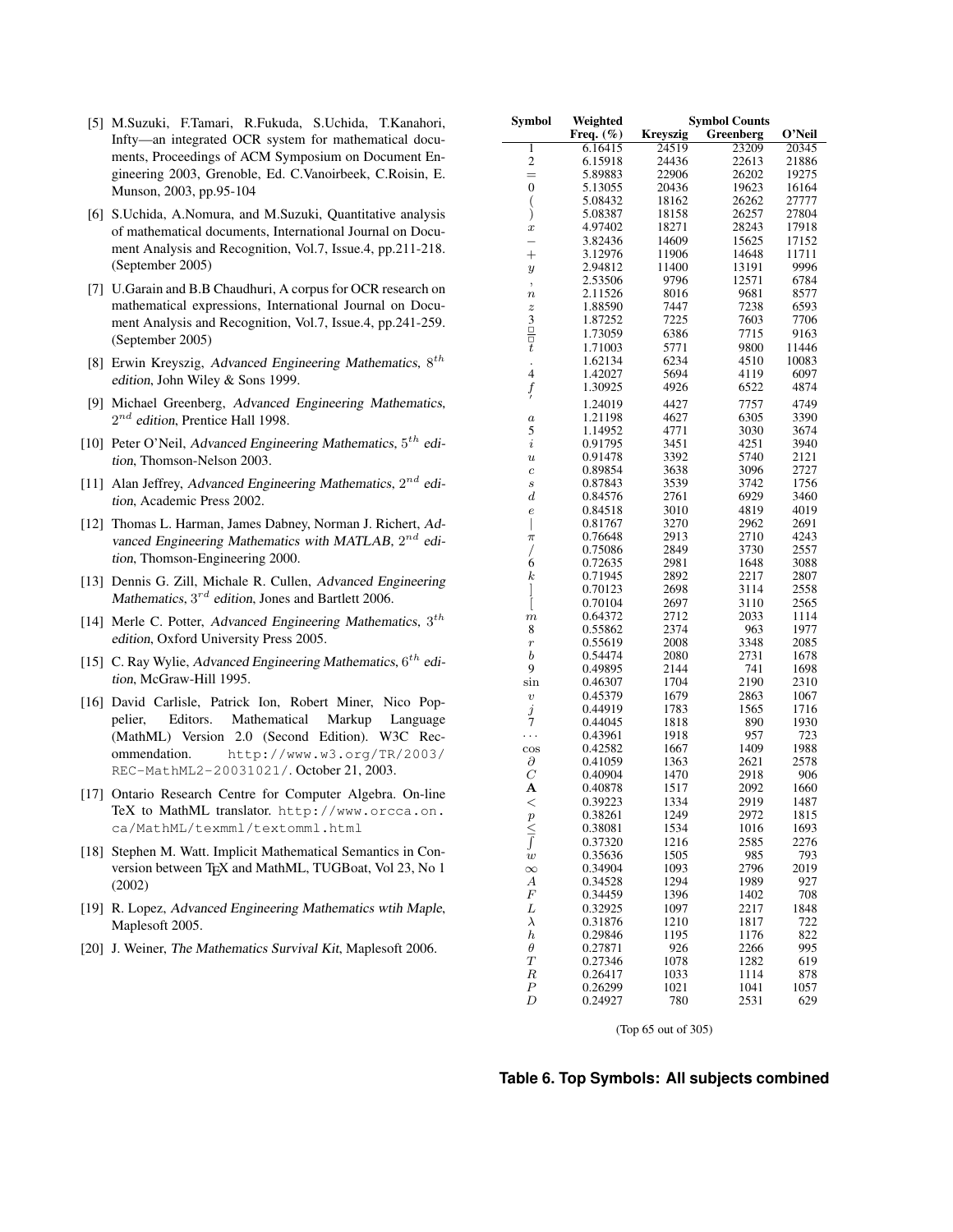| <b>Symbol</b>            | Weighted     |                 | <b>Symbol Counts</b> |        | <b>Symbol</b>                                | Weighted     |                 | <b>Symbol Counts</b> |        |
|--------------------------|--------------|-----------------|----------------------|--------|----------------------------------------------|--------------|-----------------|----------------------|--------|
|                          | Freq. $(\%)$ | <b>Kreyszig</b> | Greenberg            | O'Neil |                                              | Freq. $(\%)$ | <b>Kreyszig</b> | Greenberg            | O'Neil |
| $\boldsymbol{z}$         | 11.28007     | 5740            | 4155                 | 4670   | $=$                                          | 7.22187      | 1362            | 3661                 | 2625   |
| $=$                      | 6.19577      | 3052            | 2879                 | 2566   | $\boldsymbol{x}$                             | 7.04832      | 1289            | 4080                 | 2874   |
|                          | 5.76133      | 2664            | 2761                 | 4145   |                                              | 6.44756      | 1125            | 3923                 | 3745   |
|                          | 5.75744      | 2661            | 2761                 | 4152   |                                              | 6.43967      | 1123            | 3922                 | 3751   |
| 1                        | 5.59297      | 2790            | 2559                 | 2006   | $\overline{2}$                               | 5.54914      | 1064            | 2378                 | 2187   |
| $\mathfrak{2}$           | 5.21226      | 2520            | 2669                 | 2223   | $\boldsymbol{0}$                             | 4.82981      | 827             | 3394                 | 2562   |
| $\overline{\phantom{0}}$ | 4.02399      | 1912            | 2075                 | 2058   | $\boldsymbol{u}$                             | 4.28608      | 822             | 2355                 | 949    |
| $\boldsymbol{0}$         | 3.88584      | 1934            | 1609                 | 1756   | $\mathbf{1}$                                 | 3.35806      | 607             | 2117                 | 1306   |
| $\hspace{0.1mm} +$       | 3.71409      | 1793            | 1845                 | 1719   | $\boldsymbol{n}$                             | 3.33931      | 659             | 1175                 | 1200   |
| $\dot{\imath}$           | 2.95919      | 1358            | 1609                 | 1888   | $\boldsymbol{t}$                             | 3.10607      | 594             | 2205                 | 1859   |
| $\boldsymbol{n}$         | 2.94910      | 1504            | 1016                 | 1315   |                                              | 2.63211      | 480             | 1442                 | 1224   |
|                          | 2.78406      | 1381            | 1120                 | 1282   | $\boldsymbol{y}$<br>$\overline{\phantom{0}}$ | 2.38819      | 419             | 1485                 | 1283   |
| $\boldsymbol{x}$         | 2.45995      | 1125            | 1621                 | 1086   |                                              | 2.02753      | 354             | 1521                 | 764    |
|                          | 1.98821      | 926             | 1004                 | 1262   | $^{+}$                                       |              |                 | 2050                 | 1031   |
| f                        | 1.69837      | 839             | 842                  | 579    | $^\mathrm{,}$                                | 2.00038      | 308             |                      |        |
| $\cdot$                  |              |                 |                      | 699    | $\boldsymbol{c}$                             | 1.68841      | 334             | 645                  | 514    |
| $\boldsymbol{y}$         | 1.60176      | 759             | 903                  |        | $\boldsymbol{r}$                             | 1.67920      | 325             | 817                  | 446    |
| $\pi$                    | 1.30730      | 631             | 537                  | 815    | $\pi$                                        | 1.66333      | 317             | 593                  | 875    |
| $\boldsymbol{C}$         | 1.18192      | 570             | 855                  | 56     | $\frac{f}{\partial}$                         | 1.38602      | 260             | 722                  | 512    |
| 3                        | 1.13346      | 527             | 683                  | 524    |                                              | 1.32067      | $245\,$         | 285                  | 1130   |
| $\boldsymbol{d}$         | 1.10683      | 477             | 824                  | 634    | $\,m$                                        | 1.13741      | 249             | 165                  | 114    |
|                          | 1.09869      | 519             | 619                  | 498    | L                                            | 1.08369      | 184             | 748                  | 634    |
| $\boldsymbol{e}$         | 1.08463      | 507             | 585                  | 599    | $\boldsymbol{w}$                             | 0.97867      | 217             | 153                  | 12     |
| $\boldsymbol{a}$         | 0.95106      | 383             | 893                  | 497    | $\sin$                                       | 0.97415      | 184             | 412                  | 463    |
| 4                        | 0.85898      | 421             | 382                  | 411    |                                              | 0.93572      | 136             | 649                  | 1129   |
| $\boldsymbol{w}$         | 0.84605      | 406             | 344                  | 560    | $\boldsymbol{d}$                             | 0.88630      | 171             | 301                  | 434    |
| $\infty$                 | 0.75755      | 352             | 459                  | 348    |                                              | 0.85220      | 165             | 418                  | 220    |
| $\boldsymbol{u}$         | 0.72164      | 331             | 476                  | 307    | $\boldsymbol{s}$                             | 0.83542      | 164             | 457                  | 91     |
| $<\,$                    | 0.68370      | 309             | 511                  | 230    | $\cal F$                                     | 0.79309      | 161             | 277                  | 173    |
| $\boldsymbol{s}$         | 0.63924      | 338             | 245                  | 107    | $\infty$                                     | 0.73690      | 117             | 589                  | 525    |
| $\boldsymbol{t}$         | 0.62265      | 248             | 397                  | 704    | $\theta$                                     | 0.70563      | 130             | 396                  | 281    |
| $\theta$                 | 0.56642      | 273             | 255                  | 316    | 4                                            | 0.69761      | 132             | 318                  | 293    |
| $\boldsymbol{r}$         | 0.55408      | 281             | 190                  | 266    | 3                                            | 0.66666      | 120             | 419                  | 274    |
| $\leq$                   | 0.54975      | 279             | 134                  | 363    | $\cal G$                                     | 0.65305      | 145             | 83                   | $30\,$ |
| $\ast$                   | 0.52955      | 308             | 39                   | 85     | $\boldsymbol{B}$                             | 0.63865      | 138             | 143                  | 39     |
| $\cal R$                 | 0.52740      | 261             | 285                  | 131    | $\boldsymbol{k}$                             | 0.63278      | 109             | 420                  | 354    |
| $\boldsymbol{c}$         | 0.51782      | 226             | 369                  | 296    | 5                                            | 0.61589      | 110             | 445                  | 193    |
| $\boldsymbol{D}$         | 0.51152      | 186             | 572                  | 317    | $\boldsymbol{p}$                             | 0.60337      | 130             | 127                  | 58     |
| $\cos$                   | 0.50425      | 247             | 201                  | 286    | $\boldsymbol{e}$                             | 0.58116      | 100             | 423                  | 275    |
|                          | 0.49176      | 154             | 350                  | 949    | $\boldsymbol{a}$                             | 0.57791      | 102             | 441                  | 179    |
| $\int$                   | 0.48189      | 210             | 324                  | 315    | $\varphi$                                    | 0.55596      | 120             | 93                   | 82     |
| .                        | 0.48000      | 263             | 141                  | 59     | $\cos$                                       | 0.55098      | 108             | 112                  | 333    |
| sin                      | 0.47708      | 220             | 235                  | 338    | А                                            | 0.53950      | 106             | 244                  | 129    |
| $\upsilon$               | 0.44584      | 178             | 438                  | 214    | $\prime$                                     | 0.51395      | 74              | 546                  | 369    |
| $\boldsymbol{b}$         | 0.42329      | 196             | 215                  | 279    |                                              |              |                 |                      |        |
|                          |              |                 | 379                  |        |                                              | 0.50346      | 92              | 164                  | 388    |
| $\cal F$                 | 0.40738      | 162             |                      | 242    | $\alpha$                                     | 0.48979      | 82              | 513                  | 68     |
|                          | 0.39388      | 220             | $90\,$               | $50\,$ | $\cal R$                                     | 0.43566      | 86              | 130                  | 189    |
| $\frac{m}{5}$            | 0.38962      | 205             | 100                  | 168    | $\upsilon$                                   | 0.43559      | 92              | 144                  | 15     |
|                          | 0.37173      | 183             | 140                  | 216    | $\lambda$                                    | 0.41367      | $88\,$          | 41                   | 134    |
|                          | 0.37171      | 179             | 204                  | 141    | $\,<$                                        | 0.40432      | 73              | 950                  | 470    |
| $\Phi$                   | 0.36030      | 215             | 5                    | 38     | $\it i$                                      | 0.39696      | 77              | 227                  | 53     |
| Δ                        | 0.34065      | 176             | 183                  | 5      | b                                            | 0.38346      | 61              | 375                  | 173    |
| $\rightarrow$            | 0.32410      | 135             | 230                  | 258    | $\boldsymbol{T}$                             | 0.32036      | 54              | 163                  | 280    |
| ∮                        | 0.32389      | 149             | 191                  | 175    | $\,$ 8 $\,$                                  | 0.29625      | 61              | 63                   | 100    |
| ■                        | 0.29125      | 156             |                      | 234    | Δ                                            | 0.28748      | 48              | 259                  | 103    |
| 6                        | 0.28148      | 139             | 93                   | 183    | $\sum_{z}$                                   | 0.26555      | 49              | 127                  | 135    |
| $\boldsymbol{k}$         | 0.26354      | 122             | 122                  | 196    |                                              | 0.26496      | 39              | 248                  | 216    |
| L                        | 0.25968      | 132             | 93                   | 114    | .                                            | 0.25696      | 56              | 60                   | 12     |
| □                        | 0.25574      | 108             | 207                  | 140    |                                              | 0.25482      | 36              | 231                  | 257    |
|                          | 0.25324      | 100             | 247                  | 137    |                                              | 0.25441      | 36              | 230                  | 256    |
|                          | 0.25234      | 100             | 247                  | 131    | Č                                            | 0.24920      | 49              | 135                  | 27     |
| $\partial$               | 0.24631      | 106             | 145                  | 214    | $\ast$                                       | 0.24767      | 55              | 33                   | 9      |
| >                        | 0.24236      | 126             | 79                   | 90     | $\omega$                                     | 0.24534      | 16              | 172                  | 797    |
| Ţ                        | 0.20472      | 101             | 100                  | 74     | $\boldsymbol{g}$                             | 0.24349      | 41              | 164                  | 157    |
| $\neq$                   | 0.19061      | 92              | 82                   | 112    | $rac{z}{J}$                                  | 0.24063      | 36              | 69                   | 403    |
| $\epsilon$               | 0.18347      | 98              | 81                   |        |                                              | 0.23427      | 44              | 132                  | 71     |
| ln                       | 0.18341      | 100             | 42                   | 50     | $\ensuremath{W}$                             | 0.22762      | 51              | 28                   |        |

(Top 65 out of 194.)

(Top 65 out of 193.)

# **Table 7. Top Symbols: Complex Analysis**

# **Table 8. Top Symbols: PDEs**